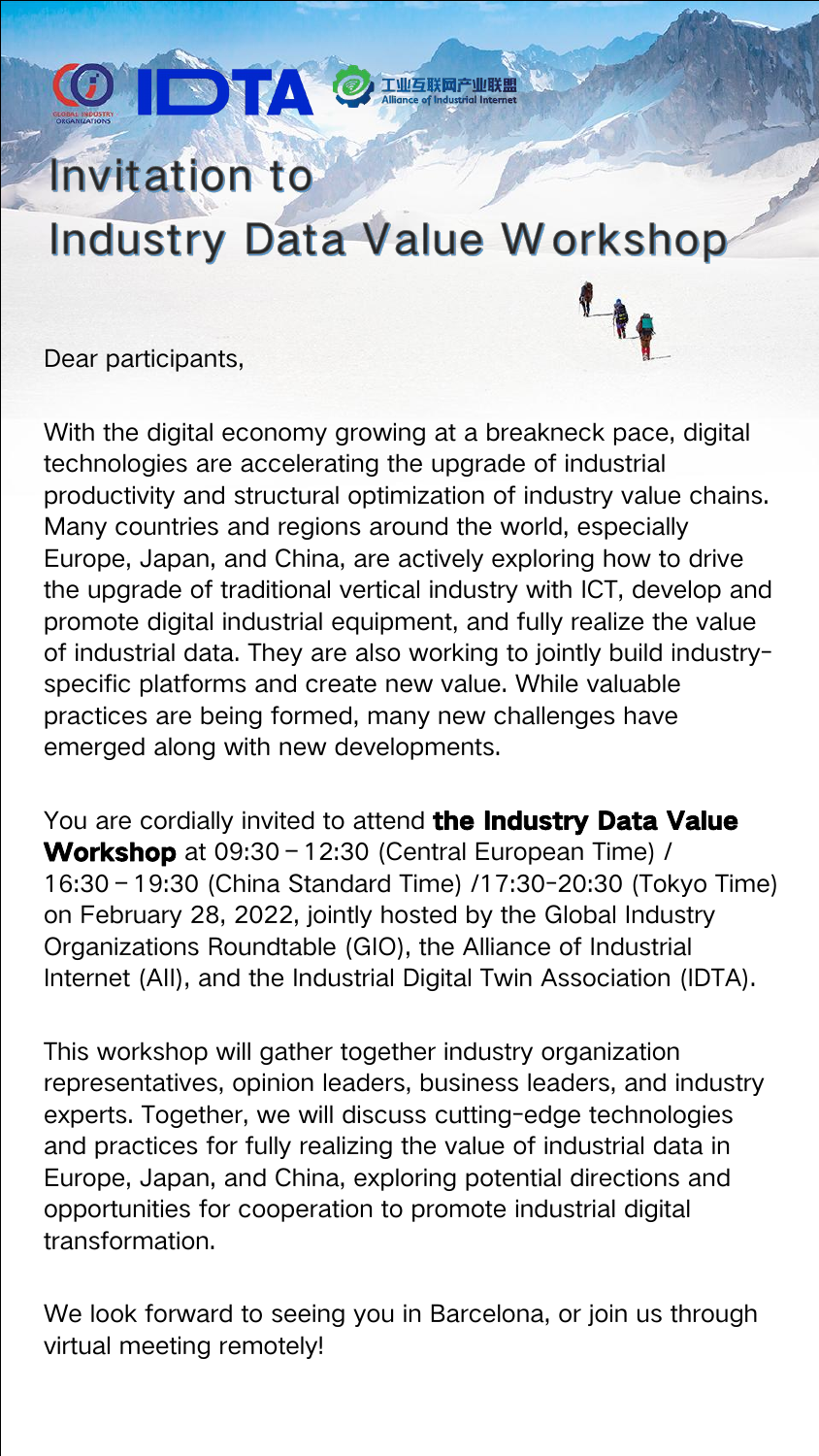

## Invitation to

## Industry Data Value Workshop





| <b>Link</b>                   | <b>Topic</b>                                                                                                                                                                                                                                                                                                                                                                                                                                                        | <b>Speaker</b>                                  | <b>Organizati</b><br><b>on</b> | <b>Time (CET)</b> |
|-------------------------------|---------------------------------------------------------------------------------------------------------------------------------------------------------------------------------------------------------------------------------------------------------------------------------------------------------------------------------------------------------------------------------------------------------------------------------------------------------------------|-------------------------------------------------|--------------------------------|-------------------|
| Opening                       | <b>Guest introduction</b>                                                                                                                                                                                                                                                                                                                                                                                                                                           | Moderator                                       |                                | $9:30 - 9:35$     |
|                               | Opening speech                                                                                                                                                                                                                                                                                                                                                                                                                                                      | William Xu<br><b>Meik Billmann</b><br>Jianbo Hu | Co-chairs                      | $9:35 - 9:50$     |
| Enabling<br>technology        | Industrial digital space<br>progress                                                                                                                                                                                                                                                                                                                                                                                                                                | <b>Boris Otto</b>                               | <b>IDSA</b>                    | $9:50 - 10:05$    |
|                               | Development trend and<br>exploration of industrial data                                                                                                                                                                                                                                                                                                                                                                                                             | Sha Wei                                         | All                            | 10:05-10:20       |
|                               | The role of Industrial Digital<br>Twins for sustainable<br>manufacturing and cross<br>industries collaboration                                                                                                                                                                                                                                                                                                                                                      | Meik Billmann                                   | <b>IDTA</b>                    | 10:20-10:35       |
|                               | Enabling Technology of<br><b>Connected Industries Open</b><br>Framework (CIOF)                                                                                                                                                                                                                                                                                                                                                                                      | Yasuyuki<br>Nishioka                            | <b>IVI</b>                     | 10:35-10:50       |
| <b>Coffee Break</b>           |                                                                                                                                                                                                                                                                                                                                                                                                                                                                     |                                                 | 10:50-11:00                    |                   |
| Market the<br><i>industry</i> | Equipment data value                                                                                                                                                                                                                                                                                                                                                                                                                                                | Jinsong<br>Ouyang                               | <b>SAC TC/124</b>              | 11:00-11:15       |
|                               | Present and Future of Data<br>Value from Digital Twin                                                                                                                                                                                                                                                                                                                                                                                                               | <b>Massimo</b><br>Canducci                      | <b>Engineering</b><br>Group    | 11:15-11:30       |
|                               | Digital asset model research<br>and exploration sharing                                                                                                                                                                                                                                                                                                                                                                                                             | Ting Wang                                       | <b>ECC</b>                     | 11:30-11:45       |
|                               | Machine digital asset case<br>sharing                                                                                                                                                                                                                                                                                                                                                                                                                               | <b>Zhenhua</b><br>Chen                          | <b>CMTBA</b>                   | 11:45-12:00       |
| Panel                         | 1, How to support and identify<br>data sharing among<br>stakeholders to jointly create<br>global ecosystems in the<br>value network, and what are<br>the different needs and<br>services of various<br>stakeholders, such as<br>infrastructure providers,<br>suppliers, industrial integrators<br>and end users?<br>2, How can SME (small<br>medium enterprises) be<br>supported to market industry<br>knowledge starting new<br>market place oriented<br>business? | Guided by<br>Moderator                          |                                | 12:00-12:25       |
| Summary                       |                                                                                                                                                                                                                                                                                                                                                                                                                                                                     |                                                 |                                | 12:25-12:30       |